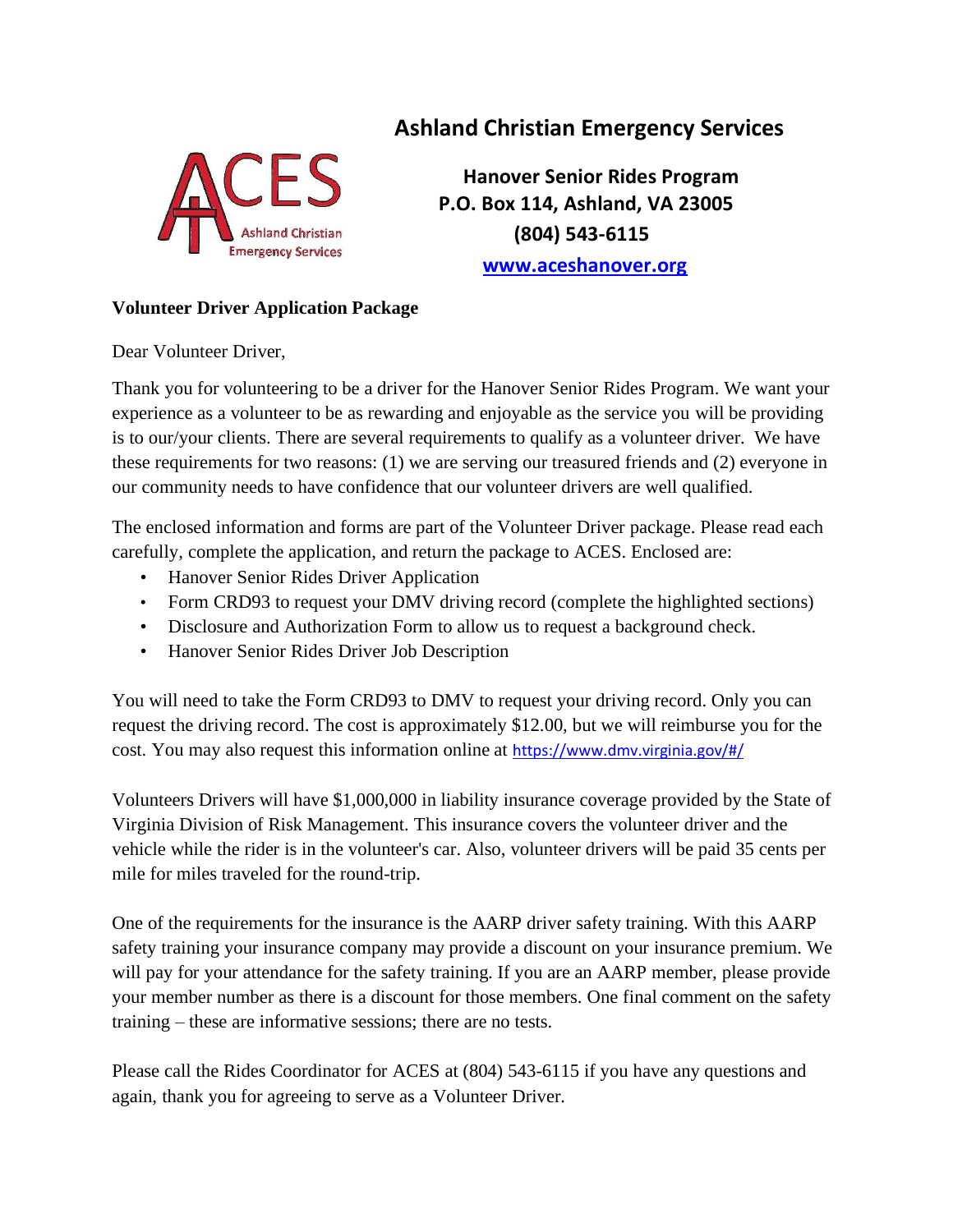## **Hanover Senior Rides Volunteer Driver Application Form**

| (Please print)             |                                               |                                                                                                                                                                                                                                                              |  |  |  |  |
|----------------------------|-----------------------------------------------|--------------------------------------------------------------------------------------------------------------------------------------------------------------------------------------------------------------------------------------------------------------|--|--|--|--|
| <b>Contact Information</b> |                                               |                                                                                                                                                                                                                                                              |  |  |  |  |
|                            |                                               |                                                                                                                                                                                                                                                              |  |  |  |  |
|                            |                                               |                                                                                                                                                                                                                                                              |  |  |  |  |
|                            |                                               |                                                                                                                                                                                                                                                              |  |  |  |  |
|                            |                                               | Phone $(H)$ (Cell)                                                                                                                                                                                                                                           |  |  |  |  |
|                            |                                               |                                                                                                                                                                                                                                                              |  |  |  |  |
|                            |                                               |                                                                                                                                                                                                                                                              |  |  |  |  |
|                            |                                               |                                                                                                                                                                                                                                                              |  |  |  |  |
|                            |                                               | All Volunteer Drivers must have at least the minimum auto insurance coverage required by the<br>state of Virginia. The following information is needed for the Virginia Division of Risk<br>Management to include you in the Agency Master Insurance Policy. |  |  |  |  |
|                            |                                               |                                                                                                                                                                                                                                                              |  |  |  |  |
|                            |                                               |                                                                                                                                                                                                                                                              |  |  |  |  |
|                            | <b>Driving Record and Vehicle Information</b> |                                                                                                                                                                                                                                                              |  |  |  |  |
|                            |                                               | Have you been charged with any traffic violation(s) within the last three years? Yes____ No____                                                                                                                                                              |  |  |  |  |
| If yes, please explain. _  |                                               |                                                                                                                                                                                                                                                              |  |  |  |  |
|                            |                                               | Please describe the vehicle that you will be using to provide volunteer transportation.                                                                                                                                                                      |  |  |  |  |
|                            |                                               | Year Make Model Model Model Model Model Model Model Model Model Model Model Model Model Model Model Model Model Model Model Model Model Model Model Model Model Model Model Model Model Model Model Model Model Model Model Mo                               |  |  |  |  |
|                            |                                               |                                                                                                                                                                                                                                                              |  |  |  |  |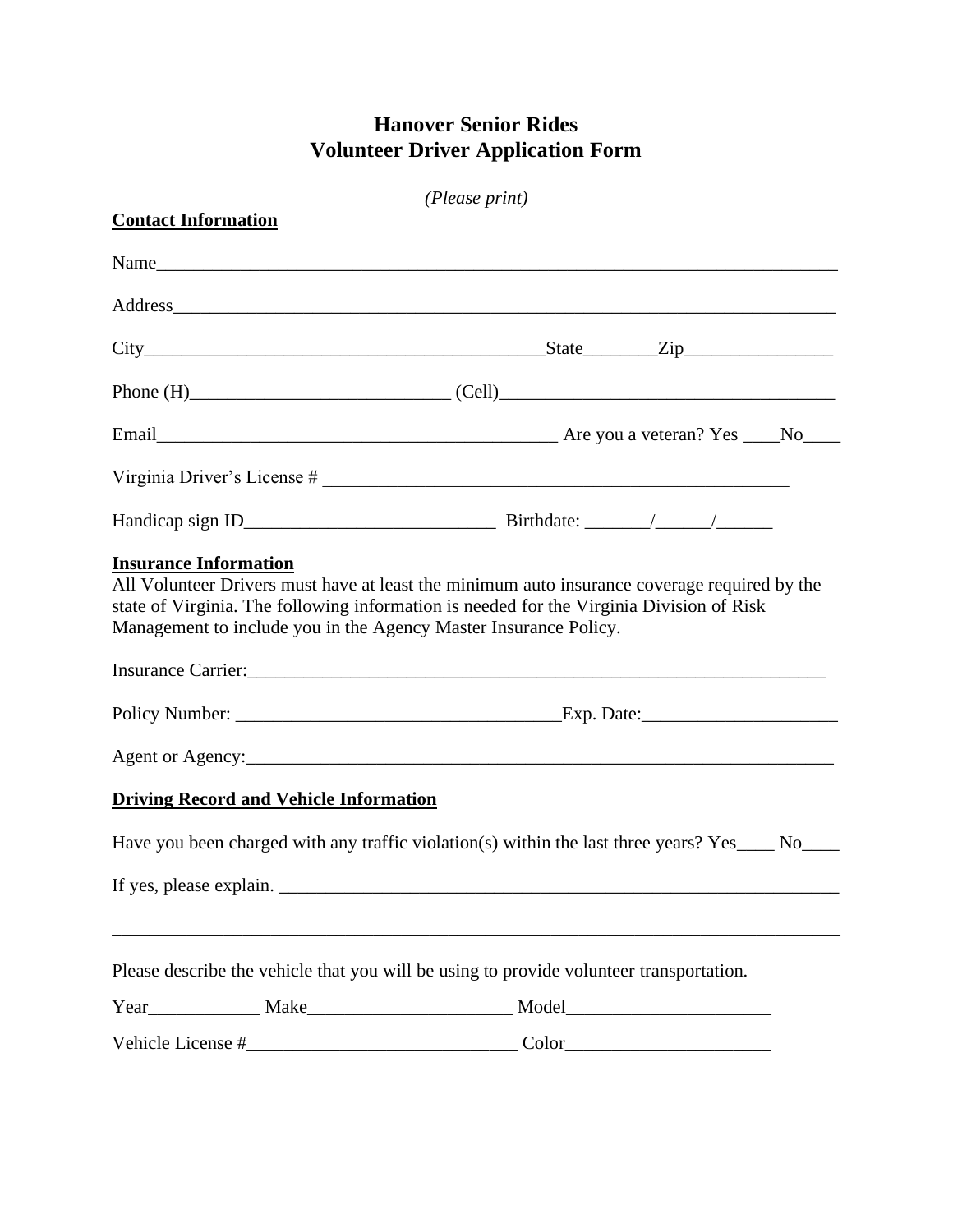**Availability: Please designate the days and times you are available to drive.**

|                                                  | Please indicate all of the times you may be available to serve as a Hanover Senior Rides<br>volunteer driver. (For example, if you are available any Tuesday and on the first and third<br>Wednesdays, please indicate this on the appropriate days.) |  |  |  |
|--------------------------------------------------|-------------------------------------------------------------------------------------------------------------------------------------------------------------------------------------------------------------------------------------------------------|--|--|--|
|                                                  |                                                                                                                                                                                                                                                       |  |  |  |
| <b>Medical Information</b>                       |                                                                                                                                                                                                                                                       |  |  |  |
| medication or other means? Please explain below: | Do you have any medical or physical conditions that may interfere with your ability as a<br>volunteer driver for Hanover Senior Rides? Yes______No________If yes, is it corrected with                                                                |  |  |  |
|                                                  |                                                                                                                                                                                                                                                       |  |  |  |
|                                                  | ,我们也不会有什么。""我们的人,我们也不会有什么?""我们的人,我们也不会有什么?""我们的人,我们也不会有什么?""我们的人,我们也不会有什么?""我们的人                                                                                                                                                                      |  |  |  |
|                                                  | I will inform Hanover Senior Rides should any of this information change.                                                                                                                                                                             |  |  |  |
|                                                  |                                                                                                                                                                                                                                                       |  |  |  |
|                                                  |                                                                                                                                                                                                                                                       |  |  |  |
|                                                  | Thank you for agreeing to serve as a volunteer driver for Hanover Senior Rides.                                                                                                                                                                       |  |  |  |
|                                                  | Please return your application to the appropriate agency listed below                                                                                                                                                                                 |  |  |  |
| <b>MCEF</b>                                      | <b>ACES</b>                                                                                                                                                                                                                                           |  |  |  |

*P. O. Box 604 Mechanicsville, VA 23111*

*P. O. Box 114 Ashland, VA 23005*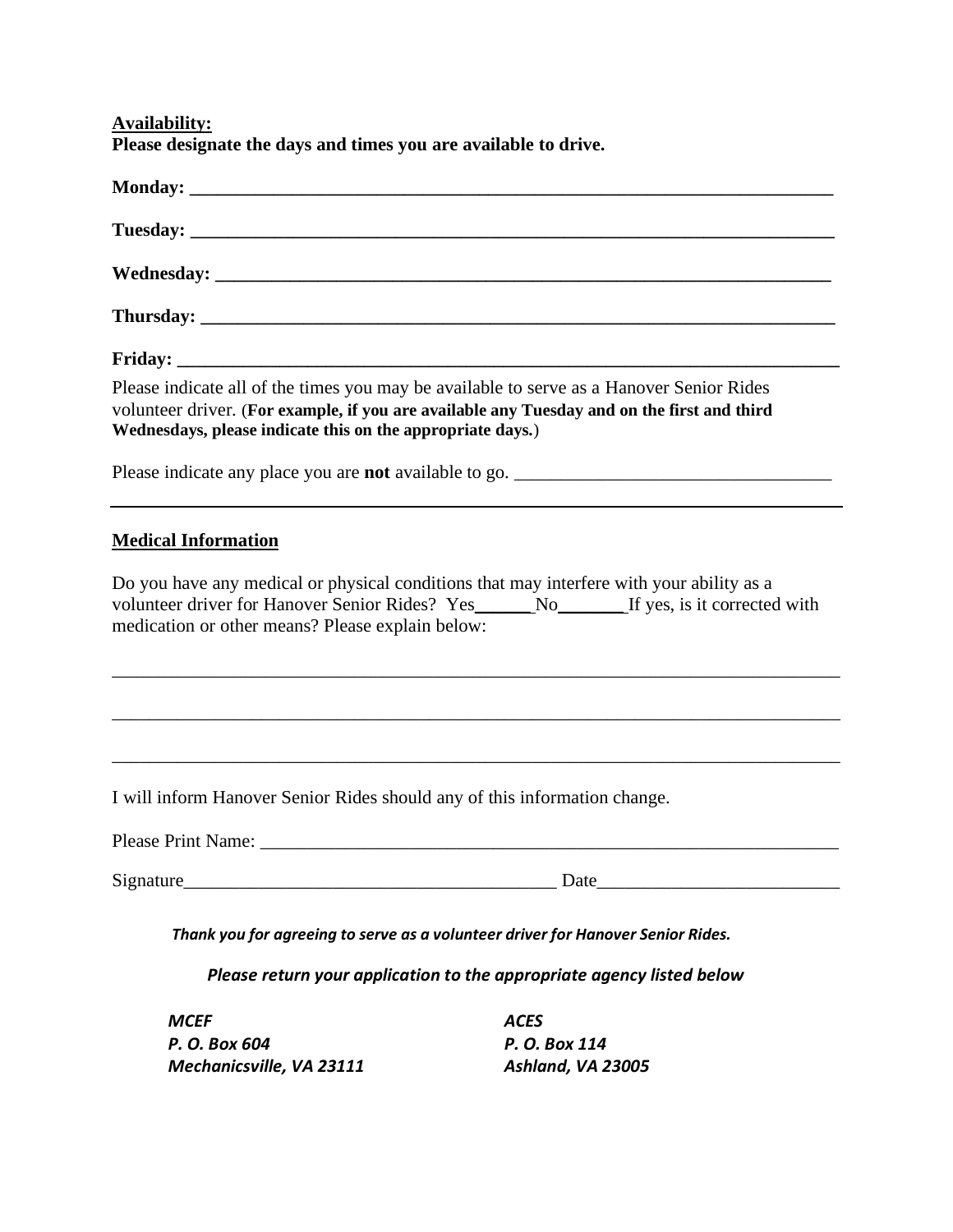#### DISCLOSURE and AUTHORIZATION – BACKGROUND INVESTIGATION

In connection with my application to serve as a volunteer with the Ashland Christian Emergency Services (ACES) PO Box 114, Ashland, VA 23005 ("Client'), I understand that an investigative background report must be conducted by Protect My Ministry, Inc., ("Protect My Ministry"), a consumer reporting agency as defined by the Fair Credit Reporting Act. These reports may include information as to my character and general reputation and the report may also contain information about me relating to any criminal history, social security number verification, verification of education or employment history, or other background checks. Such reports may be obtained at any time after receipt of this Disclosure and Authorization and if I serve as a volunteer, throughout the course of my volunteer service, as permitted by law and unless revoked by me in writing. I understand that I have the right, upon written request made within a reasonable amount time after the receipt of this notice, to request disclosure of the nature and scope of any investigative report to Protect My Ministry, Inc., 14499 N. Dale Mabry Hwy., Suite 201 South, Tampa, FL 33618 or 1-800-319-5581, Fax: 800-319-5582. For information about Protect My Ministry's privacy practices, see [www.protectmyministry.com.](http://www.priorityresearch.com/)

#### Acknowledgement and Authorization

By signing below, I voluntarily and knowingly authorize Client or its authorized agents to obtain an investigative report about me. I understand to aid in proper identification of my files or records, the following personal identifiers are necessary.

| Signature                                                 | Date                                                                                  |                                                                                                                                                                                                                                |
|-----------------------------------------------------------|---------------------------------------------------------------------------------------|--------------------------------------------------------------------------------------------------------------------------------------------------------------------------------------------------------------------------------|
| <b>Last Name</b>                                          | <b>First Name</b>                                                                     | <b>Middle Name/Initial</b>                                                                                                                                                                                                     |
|                                                           |                                                                                       |                                                                                                                                                                                                                                |
|                                                           |                                                                                       | CITY________________________COUNTY_________________STATE_______ ZIP_____________                                                                                                                                               |
| _ <del>_</del> ____________________________<br><b>SSN</b> | D/L or State ID                                                                       | State Issued                                                                                                                                                                                                                   |
|                                                           |                                                                                       |                                                                                                                                                                                                                                |
|                                                           |                                                                                       | For identification purposes only, please provide FULL DOB: ______/_____/_________                                                                                                                                              |
|                                                           |                                                                                       | Please List Other Names Used and the control of the control of the control of the control of the control of the control of the control of the control of the control of the control of the control of the control of the contr |
|                                                           | Protect My Ministry, Inc.<br>14499 Dale Mabry Hwy, Suite 201 South<br>Tampa, FL 33618 |                                                                                                                                                                                                                                |